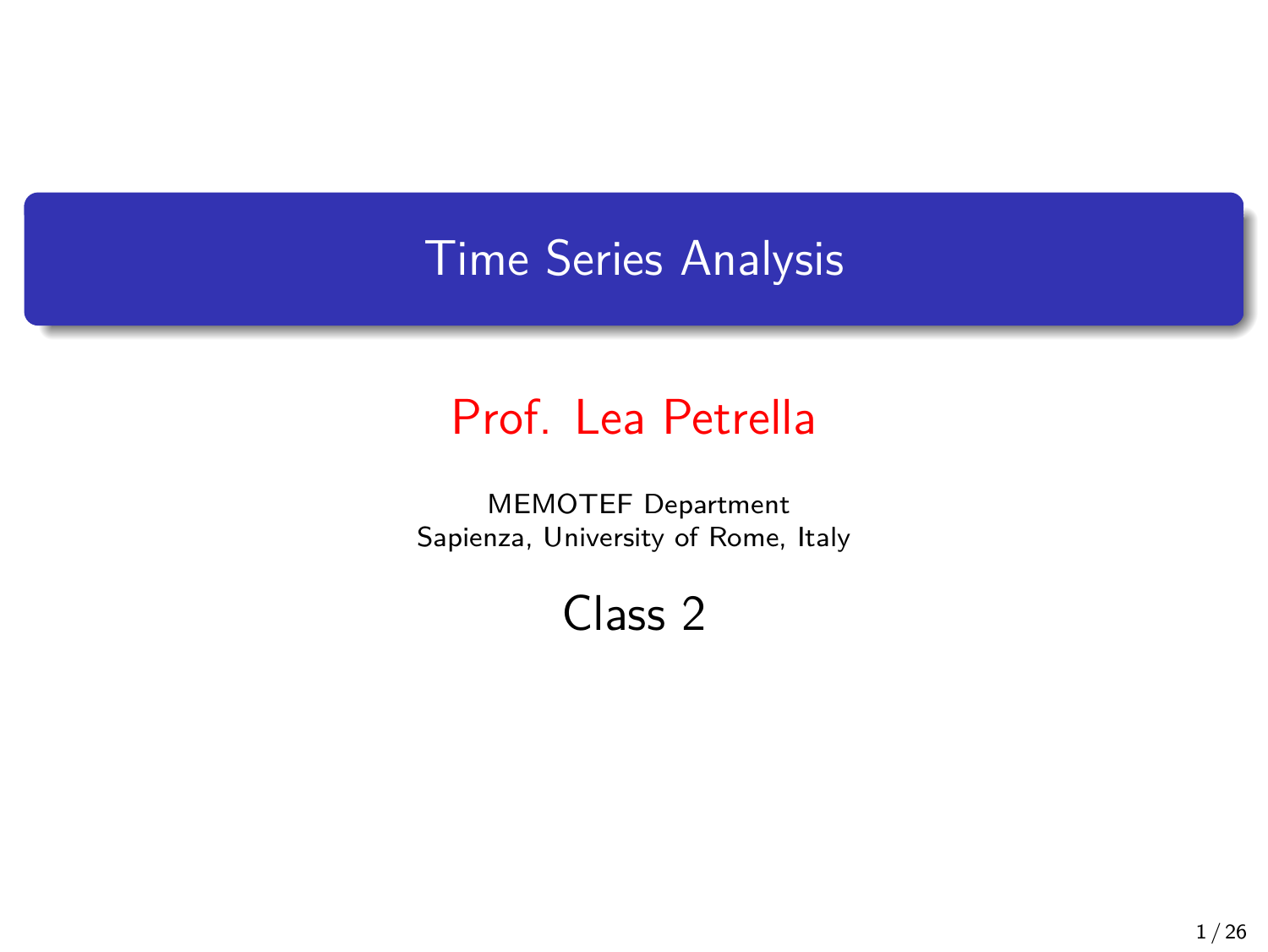**Dow Jones**



Figure: Dow Jones: average growth.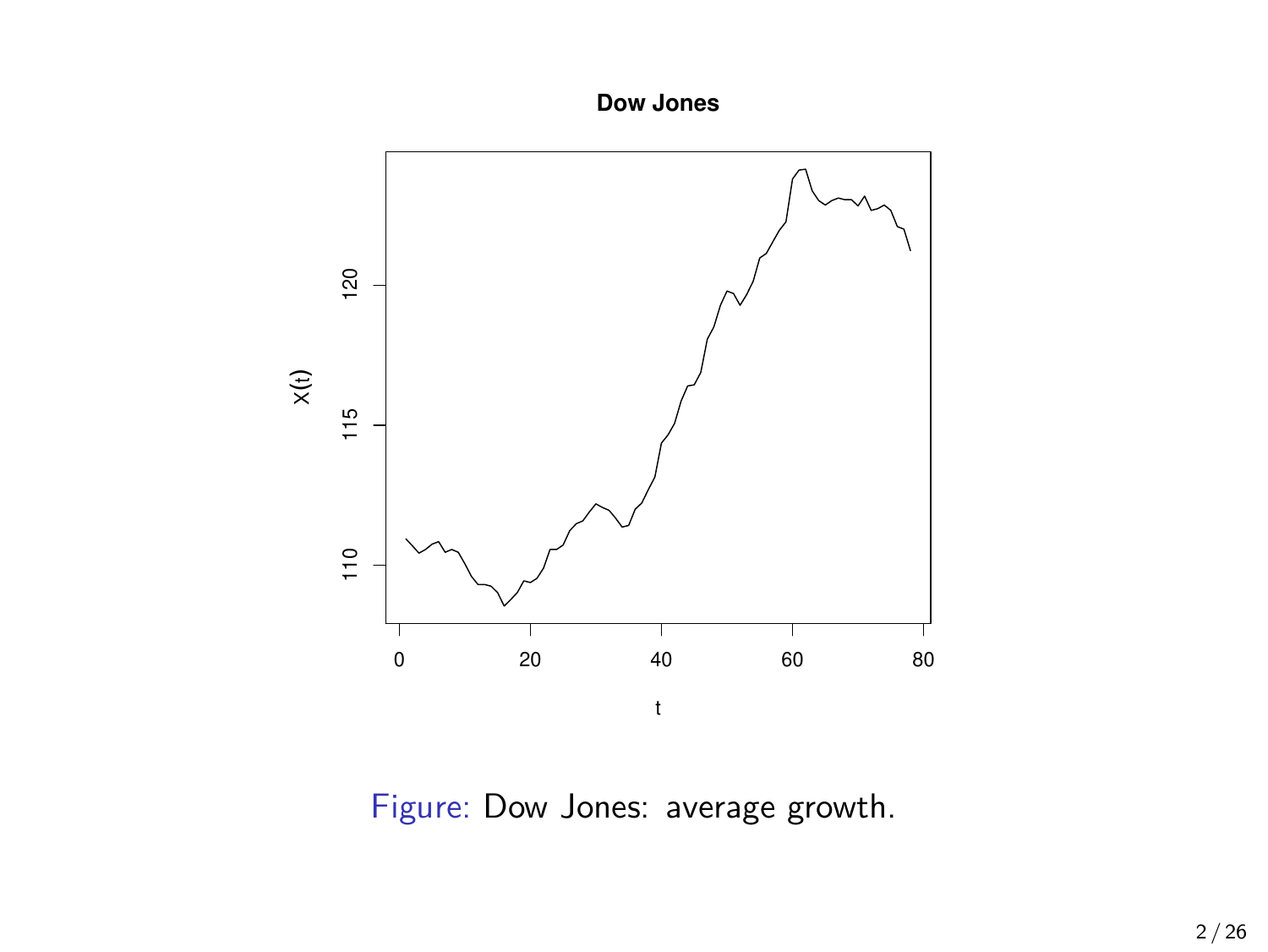**differenze prime del DJ**



Figure: First differences of Dow Jones: stationary.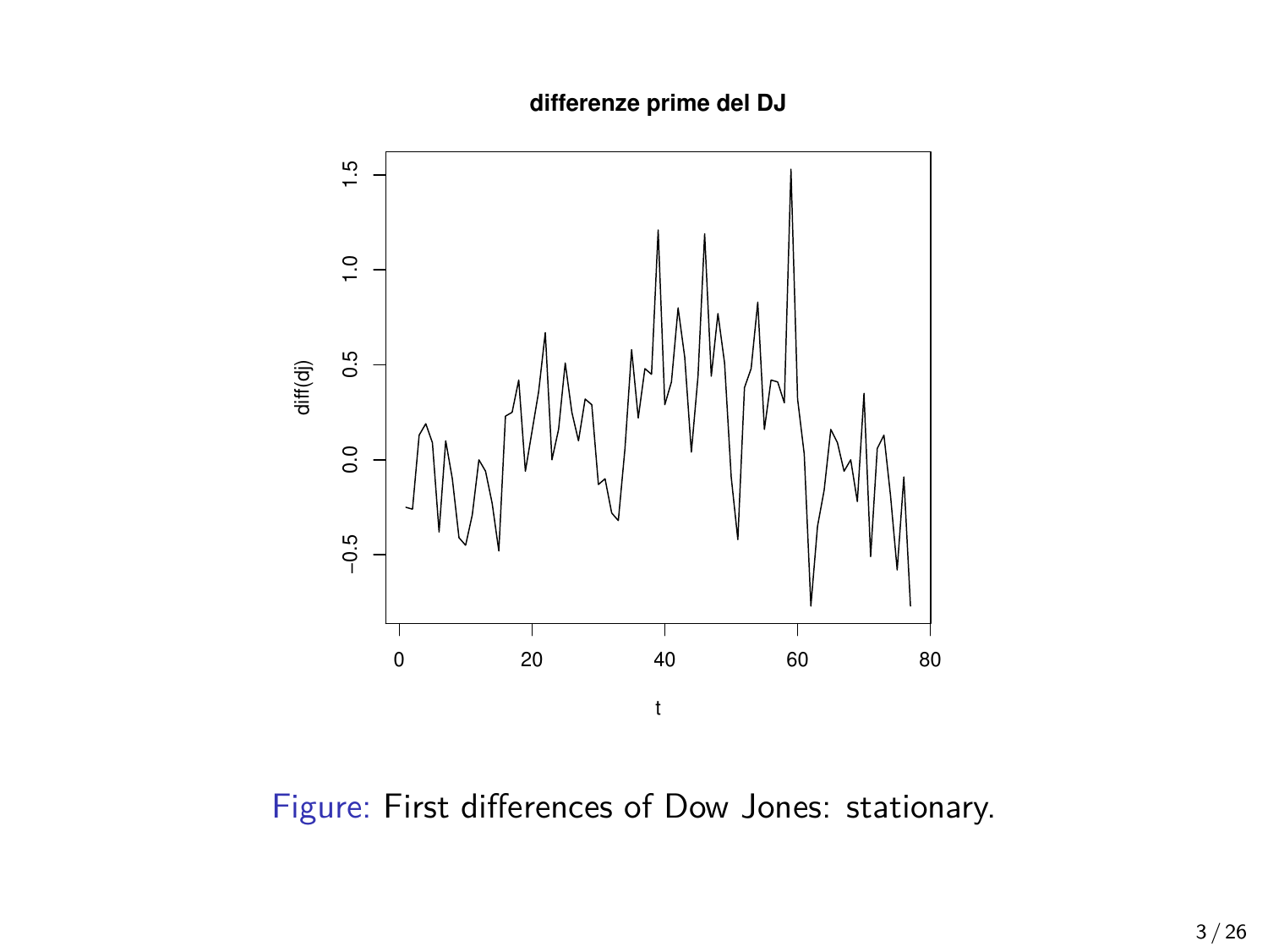- Dow Jones is a stock index that allows to evaluate the overall performance of stock markets.
- It is approximately computed as an average of the 30 most capitalized stocks (although does not account for the different weights of those stocks.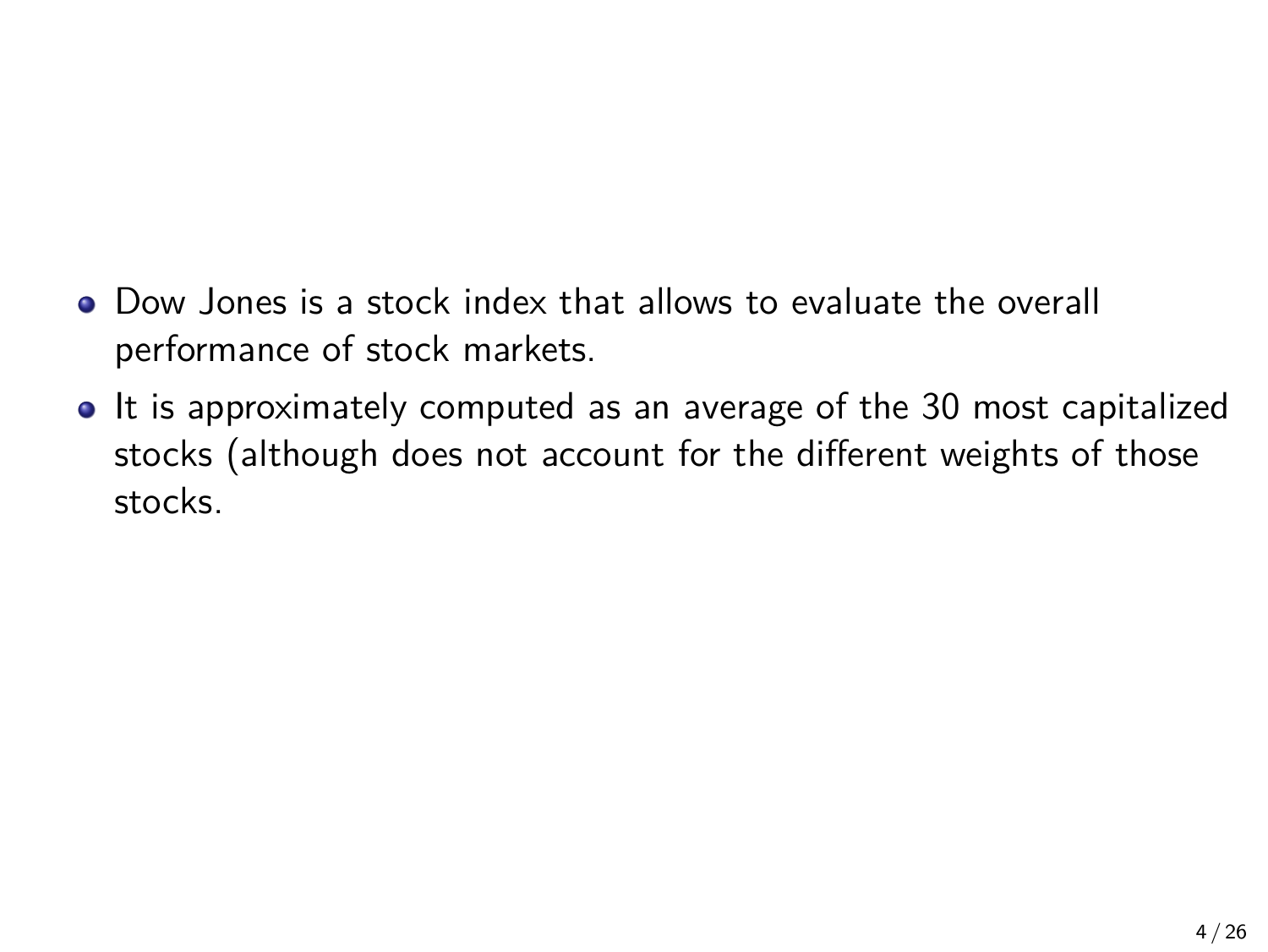**Rendimenti S&P**



Figure: S&P 500 returns from 1990 to 1999. High volatility.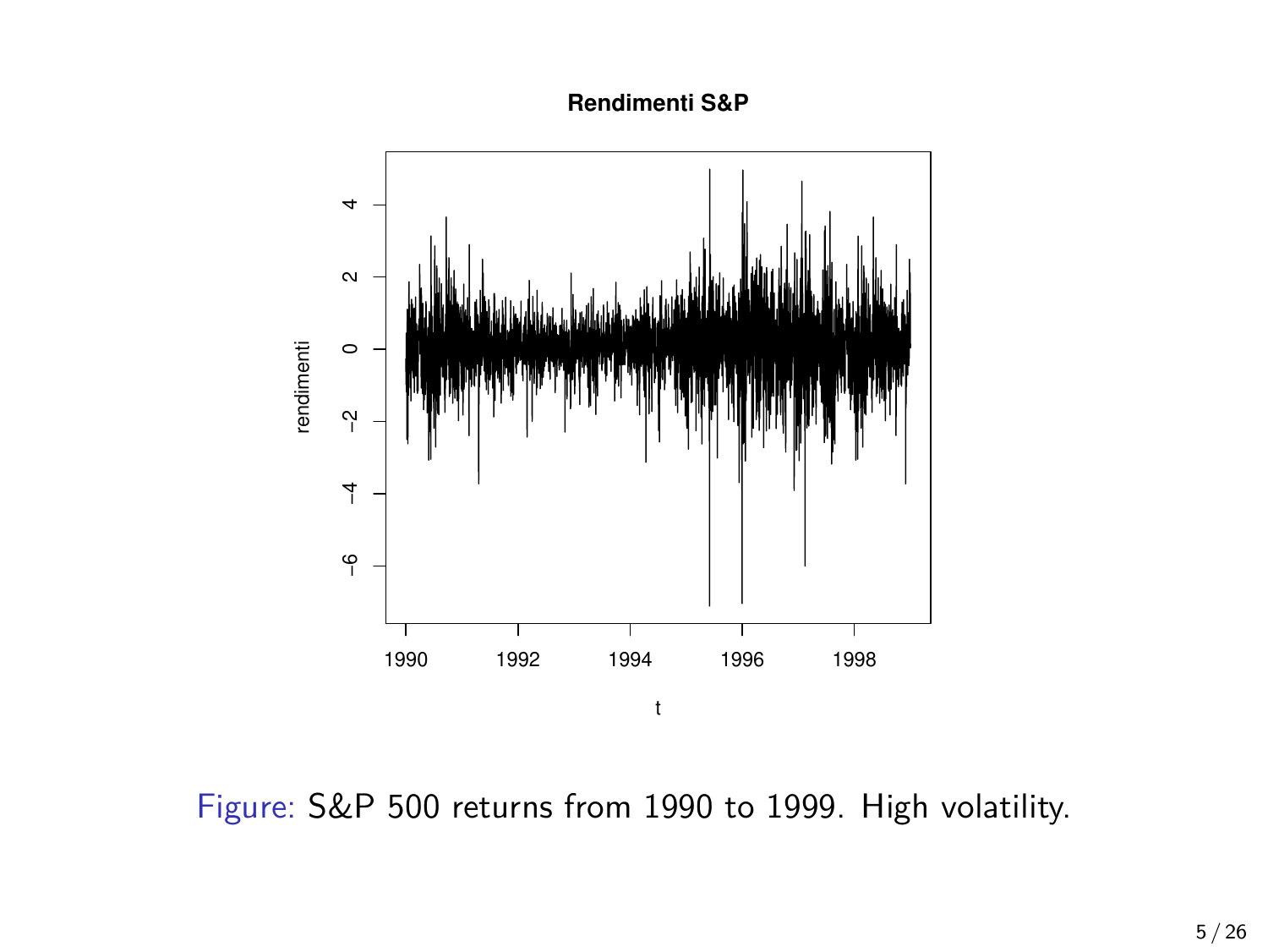- Standard and Poor's is a financial company that discloses some indexes about the US financial market.
- The S&P 500 is computed as a weighted arithmetic mean of 500 stocks of US high capitalized companies.
- Returns are computed:  $\log \frac{p_t}{p_{t-1}} = \log p_t \log p_{t-1}.$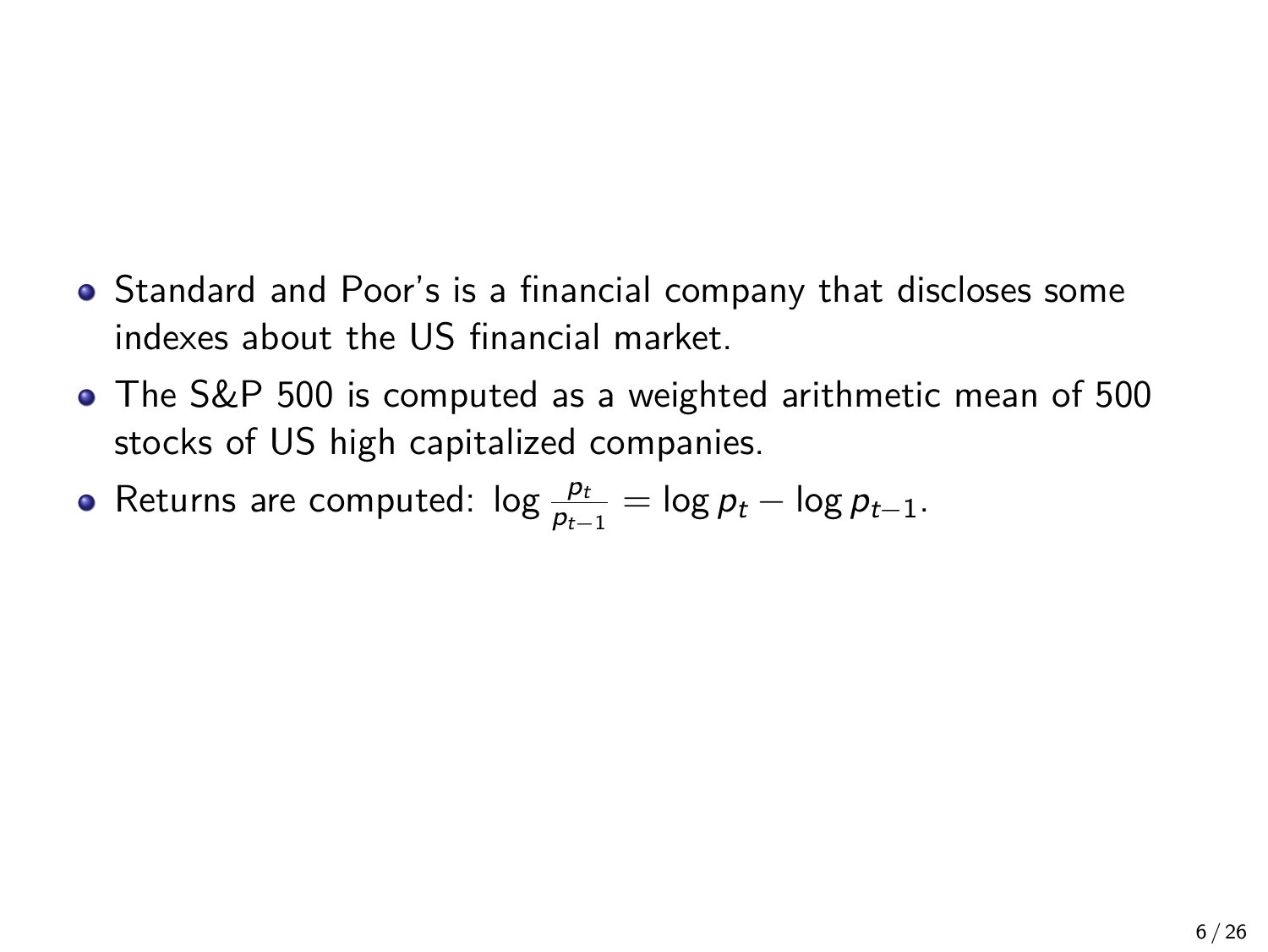**Quotazioni titolo Italgas**



Figure: Close prices for ITALGAS between July 1985 and June 1989. Series and difference series.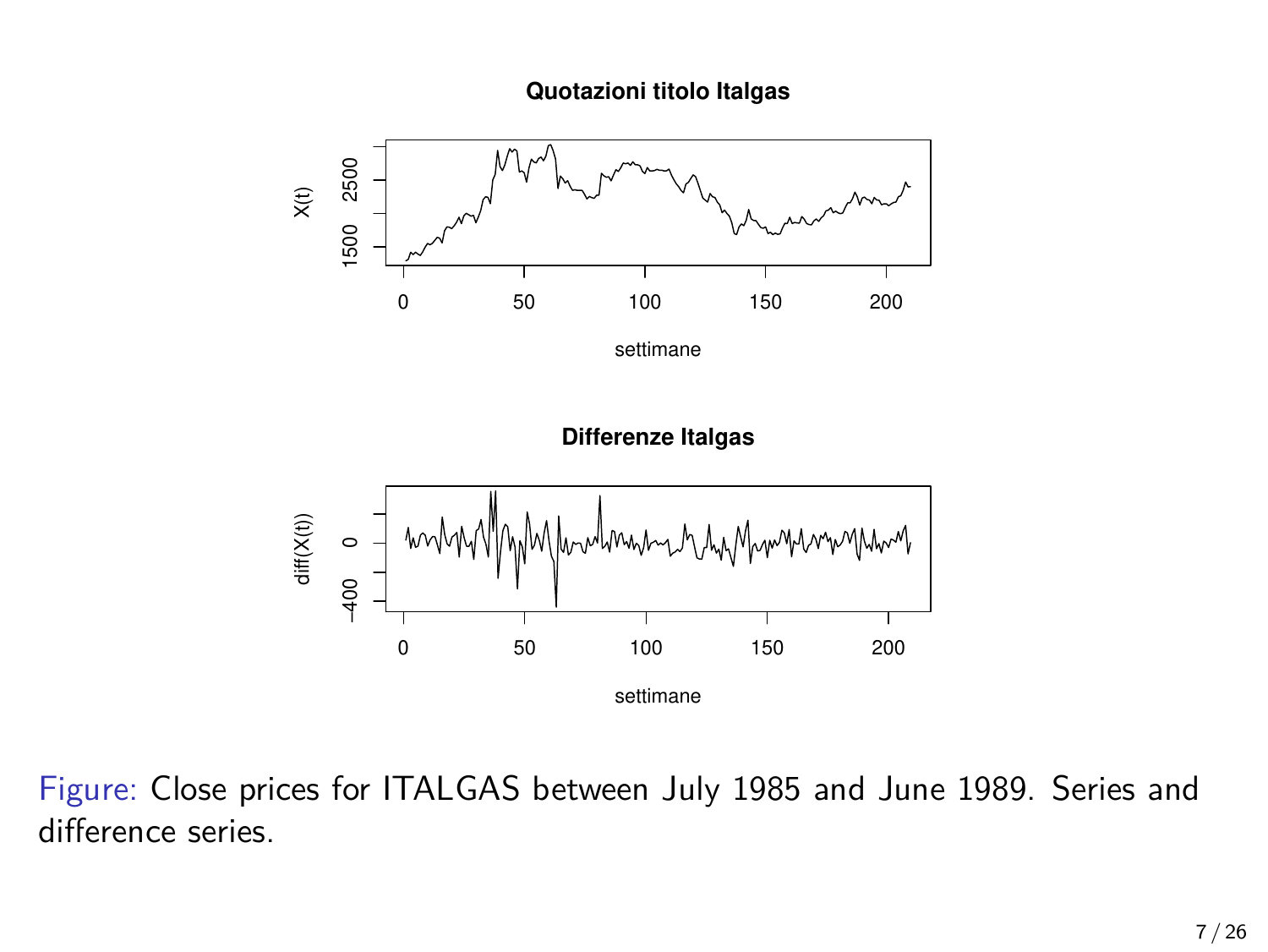- Stationarity represents a link among past, present and future.
- Intuitively, a process  $\{X_t, t=0,1\ldots\}$  is said to be stationary if it possesses statistical properties similar to the shifted process  ${X_{t+h}, t = 0, 1...}$ , where *h* is a positive or negative integer.
- Def. A process is said to be strong stationary if the joint distribution  $(X_{t_1},\ldots,X_{t_k})$  is the same of the joint distribution  $(X_{t_{1+h}},\ldots,X_{t_{k+h}})$ for any *h, k >* 0.
- This property represents a kind of homogeneity on the probabilistic structure of the process with respect to time.
- Example. We have a strong stationary process if (*X*1985*, X*1986*, X*1987) has the same distribution as  $(X_{1990}, X_{1991}, X_{1992})$ , that is  $(X_{1985+5}, X_{1986+5}, X_{1987+5})$ .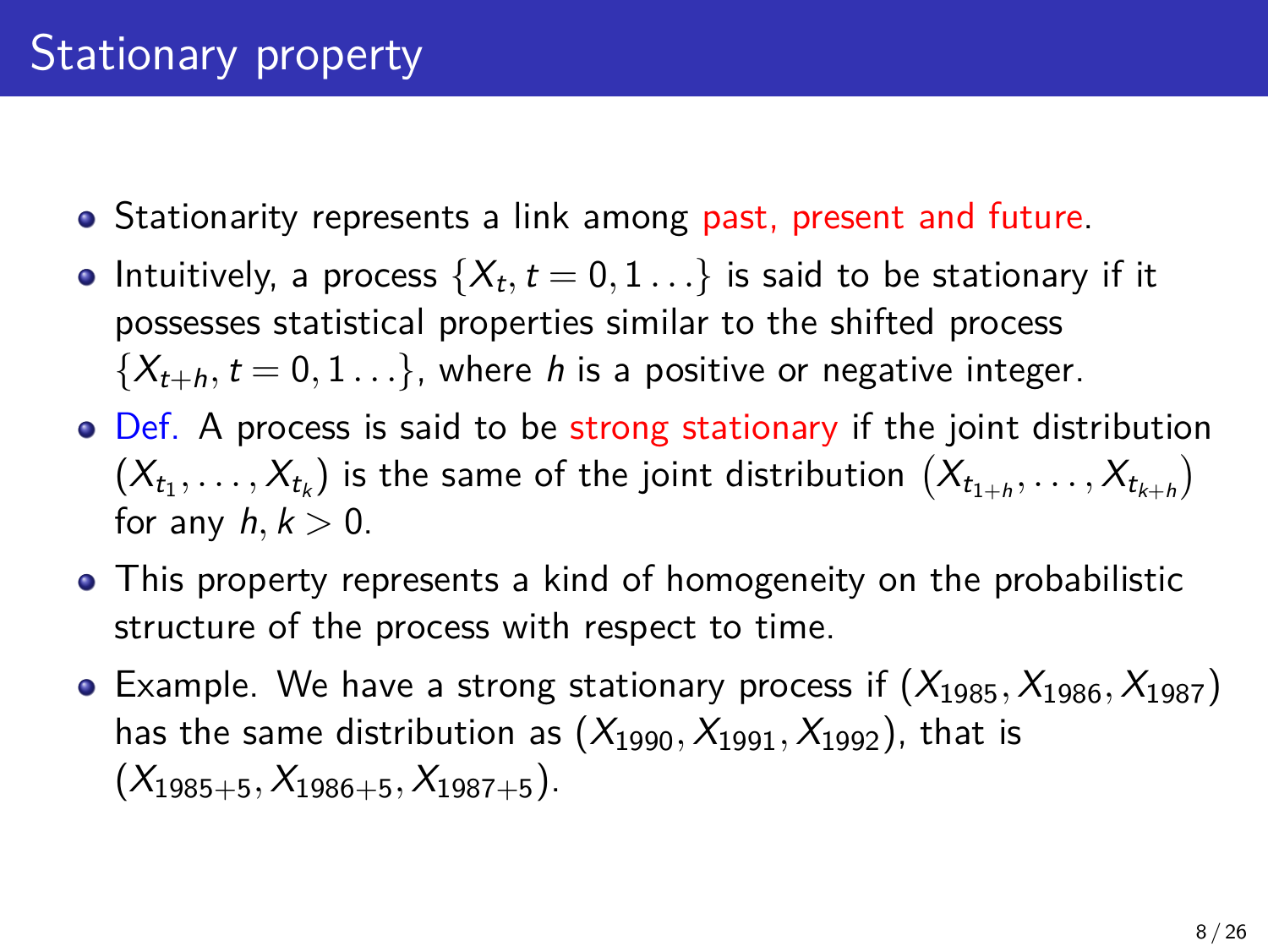- However, such property is very difficult to be verified !
- We prefer to require a lighter concept of homogeneity based on the second moment.
- A process  $X_t$  is said to be weakly stationary if:
- $\bullet$  **E** ( $X_t$ ) =  $\mu$ , the expected value is constant  $\forall t$ ,
- $2$   $\mathbb{V}$ *ar* $(X_t)$  :  $\gamma(0) = \sigma^2 < \infty$ , the variance is constant  $\forall t,$
- 3  $Cov(X_t, X_{t+h}) = \gamma(h)$ , the variance at lag  $h$  only depends on the distance *h*, not on *t*, *∀t*.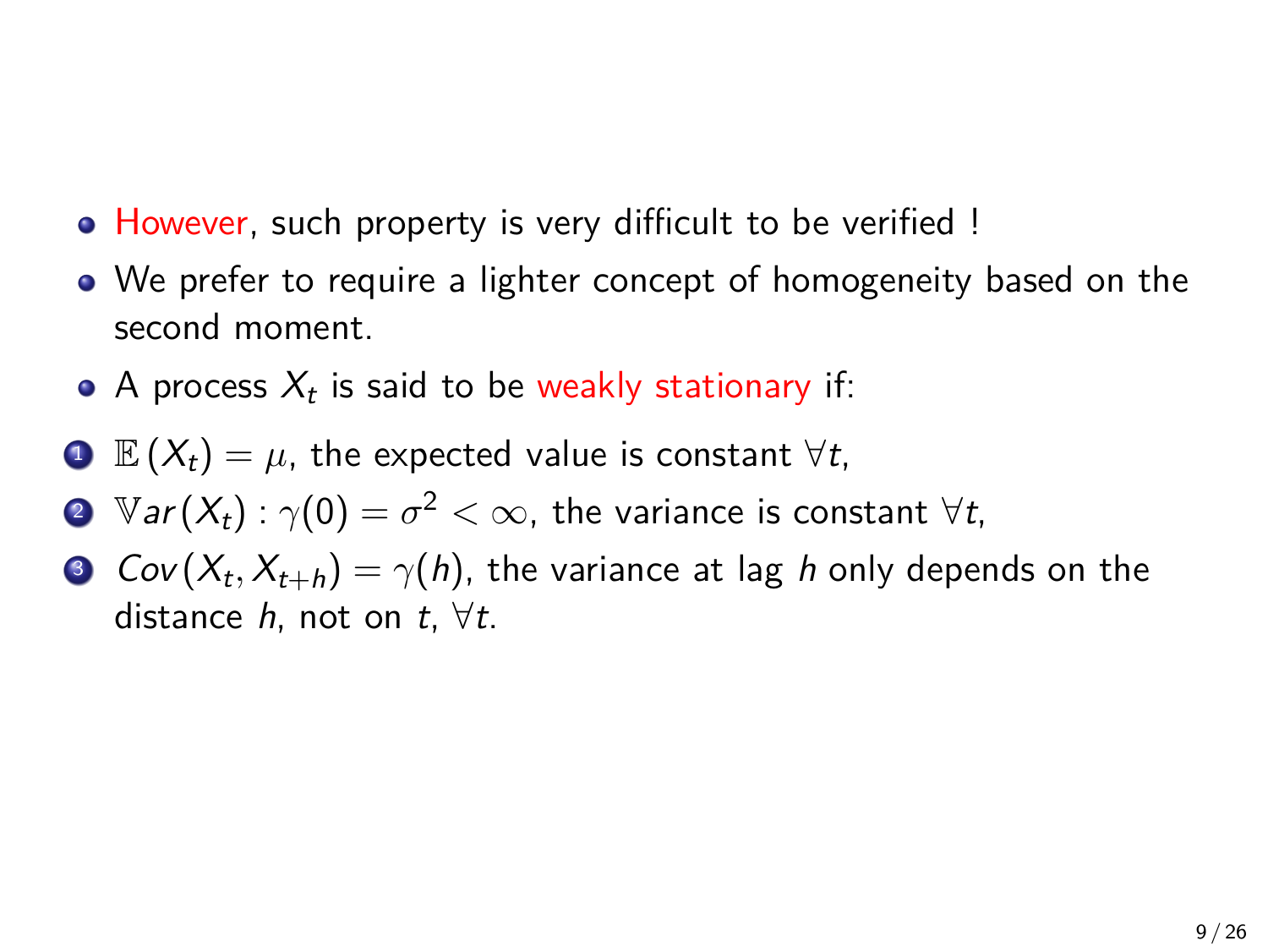- An immediate implication is the fact that the correlation structure of the variables does not change in time with respect to the same lag *h*.
- Strong stationary =*⇒* Weak stationary. Viceversa not true.
- The first two moments do not identify a process except for the Gaussian case. Therefore, for a Gaussian process strong and weak stationary property coincide.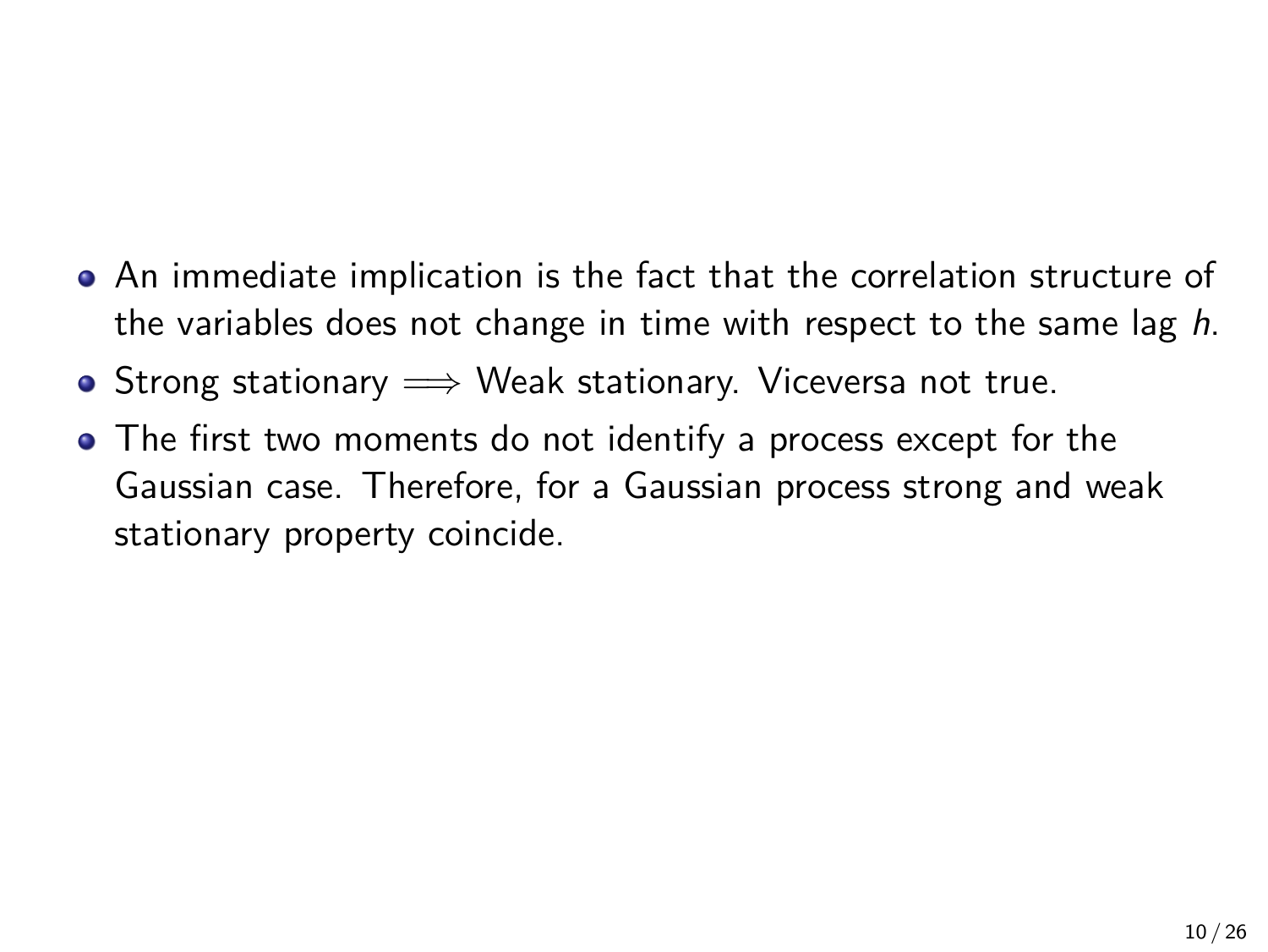The  $\overline{\mathsf{autocovariance}}$  function of  $X_t$  is defined as

$$
\gamma(h) = Cov(X_{t+h}, X_t), \qquad h \in \mathbb{R}.
$$

The autocorrelation function (ACF) of  $X_t$  is defined as

$$
\rho(h) = \frac{\gamma(h)}{\gamma(0)} = \text{Corr}(X_{t+h}, X_t), \qquad h \in \mathbb{R}.
$$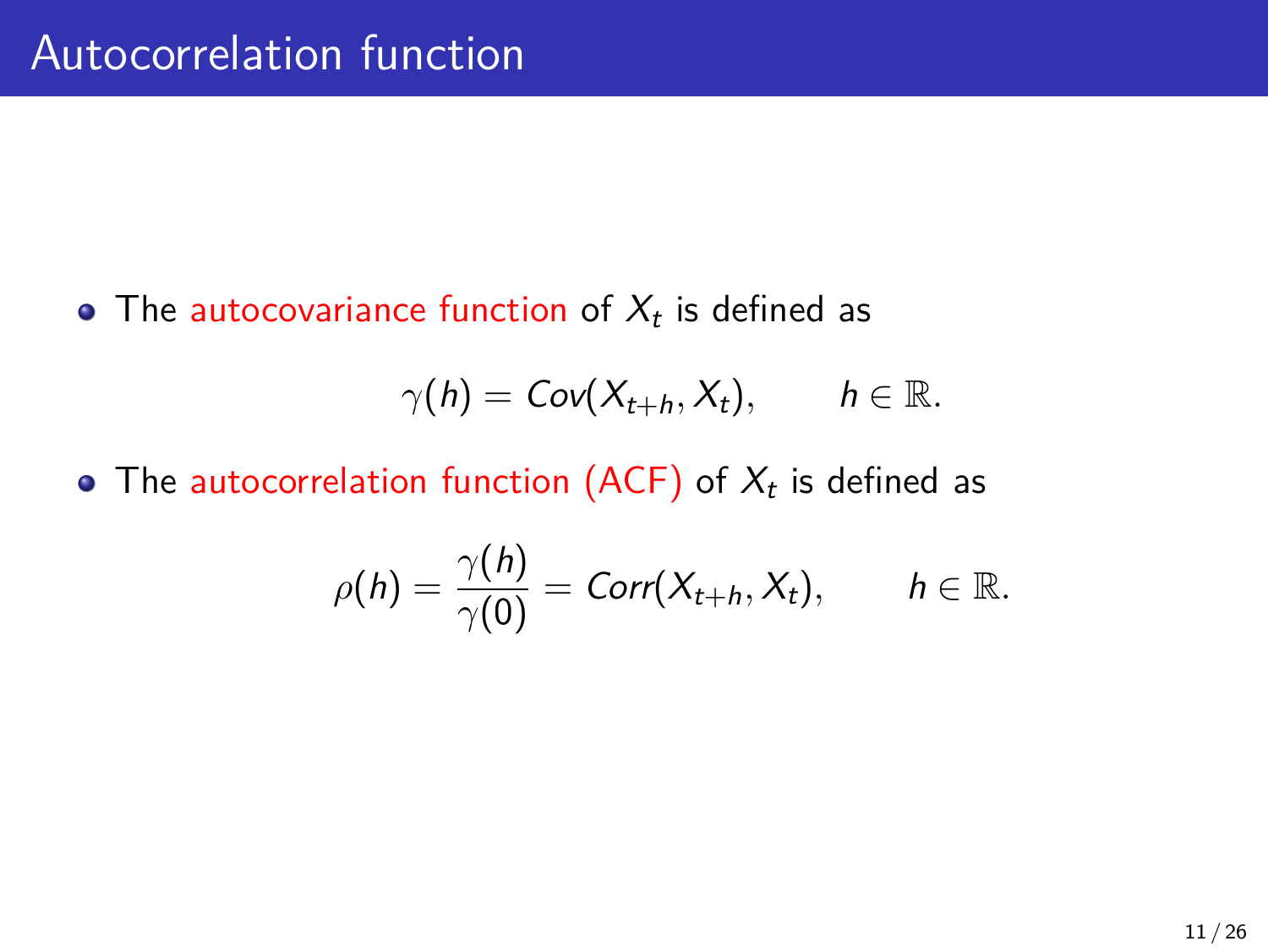- The ACF measures the correlation (linear dependence) between values of the process at different lags *h*, and it indicates the amplitude and length of the memory of the process.
- $\rho$   $\gamma(h) = \gamma(-h)$  and  $\rho(h) = \rho(-h)$ , i.e., the autocovariance function and ACF are even functions (symmetric respect to zero) as the distance in time between  $X_t$  e  $X_{t-h}$  is the same as  $X_t$  e  $X_{t+h}$ . For this reason the ACF is usually plotted for positive lags.
- Since *ρ*(*h*) is a correlation, it follows *−*1 *< ρ*(*h*) *<* 1.
- **•** Intuition suggests that for a stationary process  $\rho(h) \rightarrow 0$  (fast or slow) as *h* increases, otherwise the process would explode.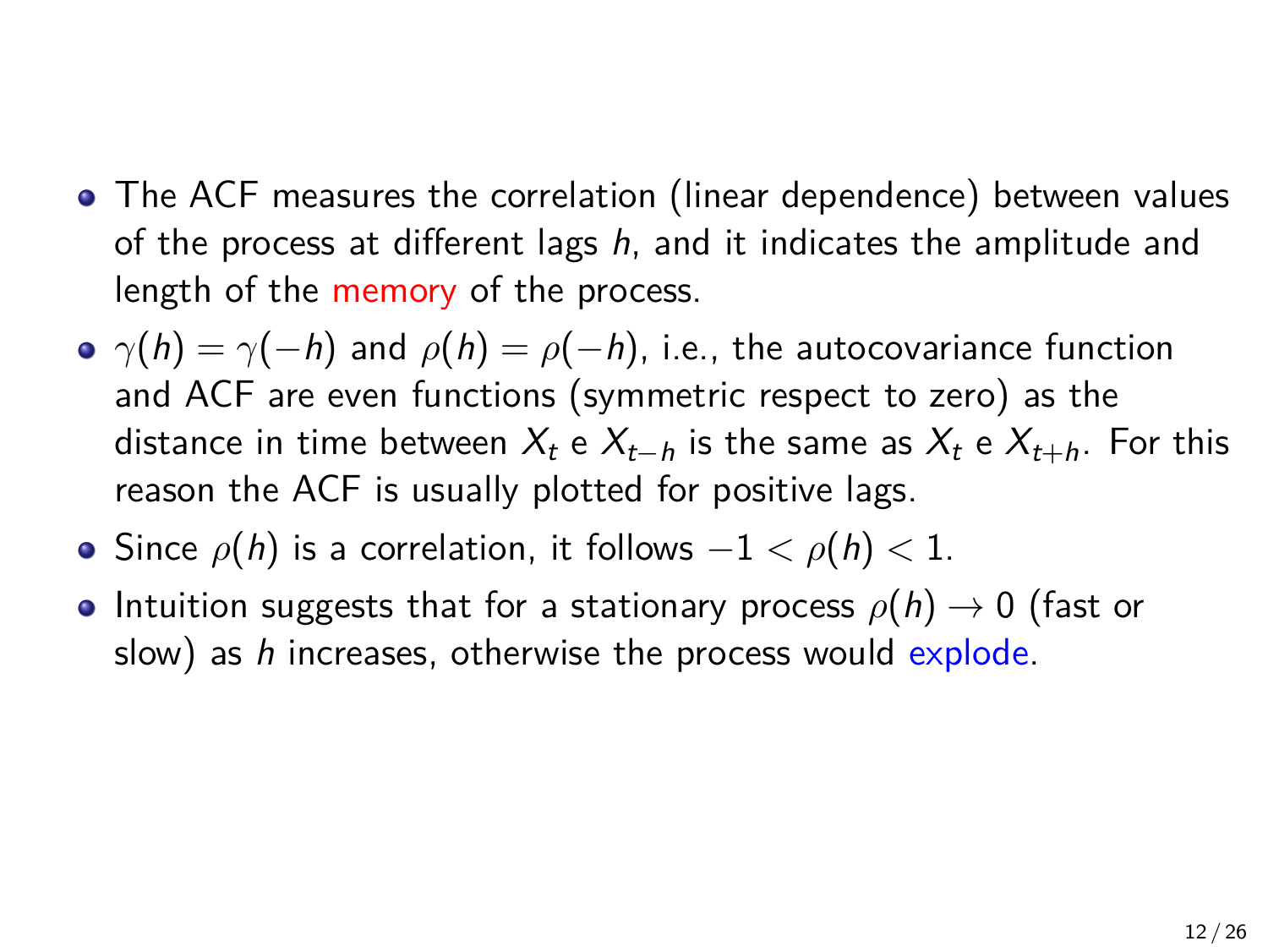

**ACF AR(−0.6,−0.3)**

**ACF AR(0.6,−0.3)**



Figure: Examples of ACF.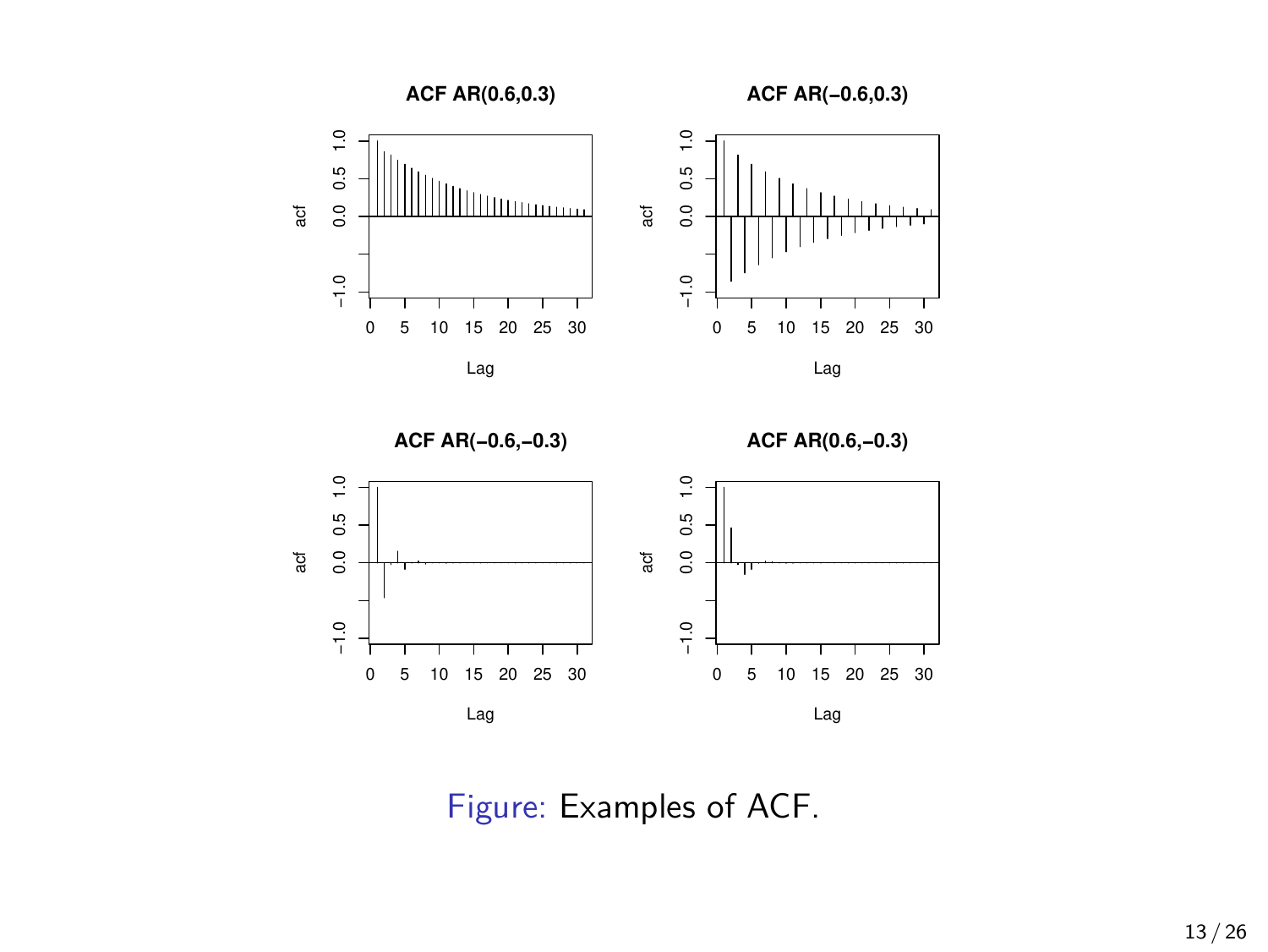- $\bullet$  Besides the ACF a quantity of interest is the correlation between  $X_t$  e  $X_{t+h}$  netting for the effect of intermediate variables  $X_{t+1}, X_{t+2}, \ldots, X_{t+h-1}$ . This is the partial autocorrelation function (PACF).
- The PACF measures the autocorrelation between  $X_t$  e  $X_{t+h}$  after removing their linear dependence with the other intermediate variables (recall the partial correlation coefficient in multiple regression).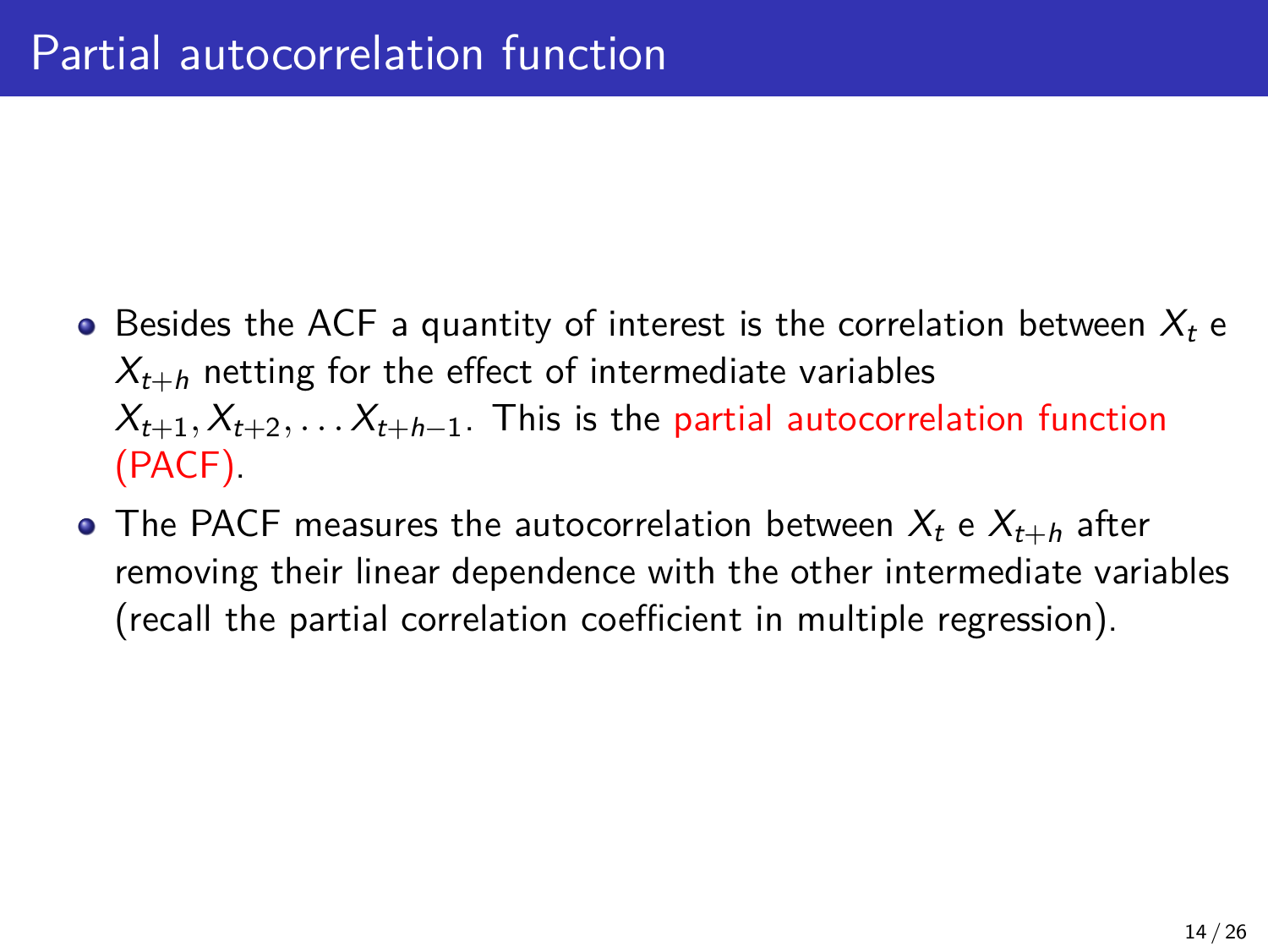• It takes to compute

$$
\phi_{hh} = \text{Corr}(X_t, X_{t+h}|X_{t+1}, X_{t+2}, \ldots X_{t+h-1}).
$$

PACF can be derived as follows: consider a regression model where the dependent variable  $X_{t+h}$  is regressed against *Xt*+*h−*1*, Xt*+*h−*2*, . . . X<sup>t</sup>* , i.e.,

$$
X_{t+h} = \phi_{h1}X_{t+h-1} + \phi_{h2}X_{t+h-2} + \ldots + \phi_{hh}X_t + e_{t+h},
$$

where  $\phi_{hi}$  represents the parameter of the regression of  $X_{t+h}$  with respect to the variable *Xt*+*h−<sup>j</sup>* , and *et*+*<sup>h</sup>* is the shock uncorrelated  $x_{t+h-j}$  for  $j ≥ 1$ .

• Note that we are considering a zero mean process.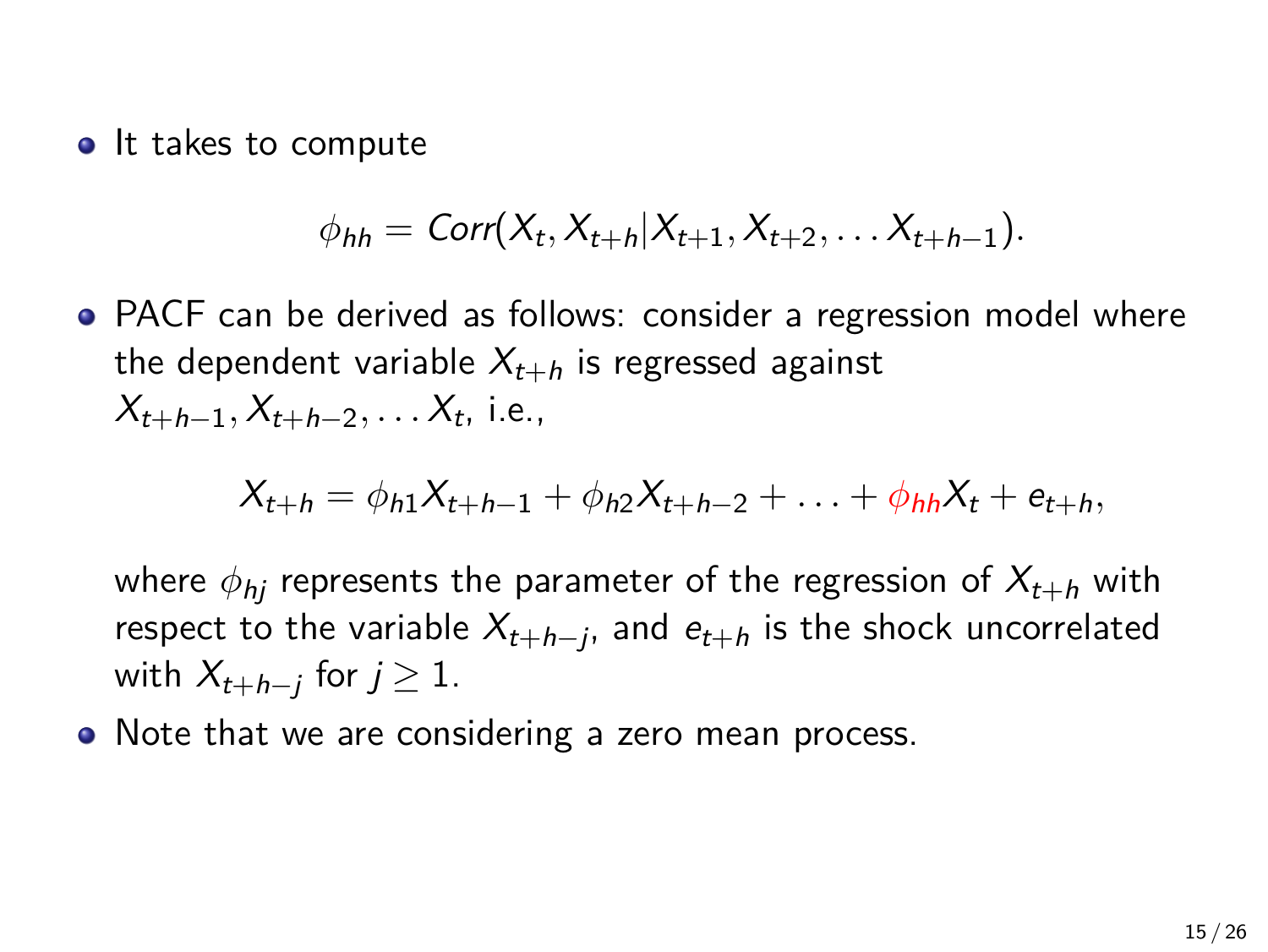Multiplying both sides by *Xt*+*h−<sup>j</sup>* and taking the expected values, we get:

$$
\gamma(j) = \phi_{h1}\gamma(j-1) + \phi_{h2}\gamma(j-2) + \ldots + \phi_{hh}\gamma(j-h)
$$

thus,

$$
\rho(j)=\phi_{h1}\rho(j-1)+\phi_{h2}\rho(j-2)+\ldots+\phi_{hh}\rho(j-h).
$$

• For  $j = 1, 2, \ldots, h$  we obtain the following system of equations, known as Yule-Walker equations:

$$
\rho(1) = \phi_{h1}\rho(0) + \phi_{h2}\rho(1) + \ldots + \phi_{hh}\rho(h-1) \n\rho(2) = \phi_{h1}\rho(1) + \phi_{h2}\rho(0) + \ldots + \phi_{hh}\rho(h-2)
$$
\n(1)

$$
\rho(h) = \phi_{h1}\rho(h-1) + \phi_{h2}\rho(h-2) + \ldots + \phi_{hh}\rho(0)
$$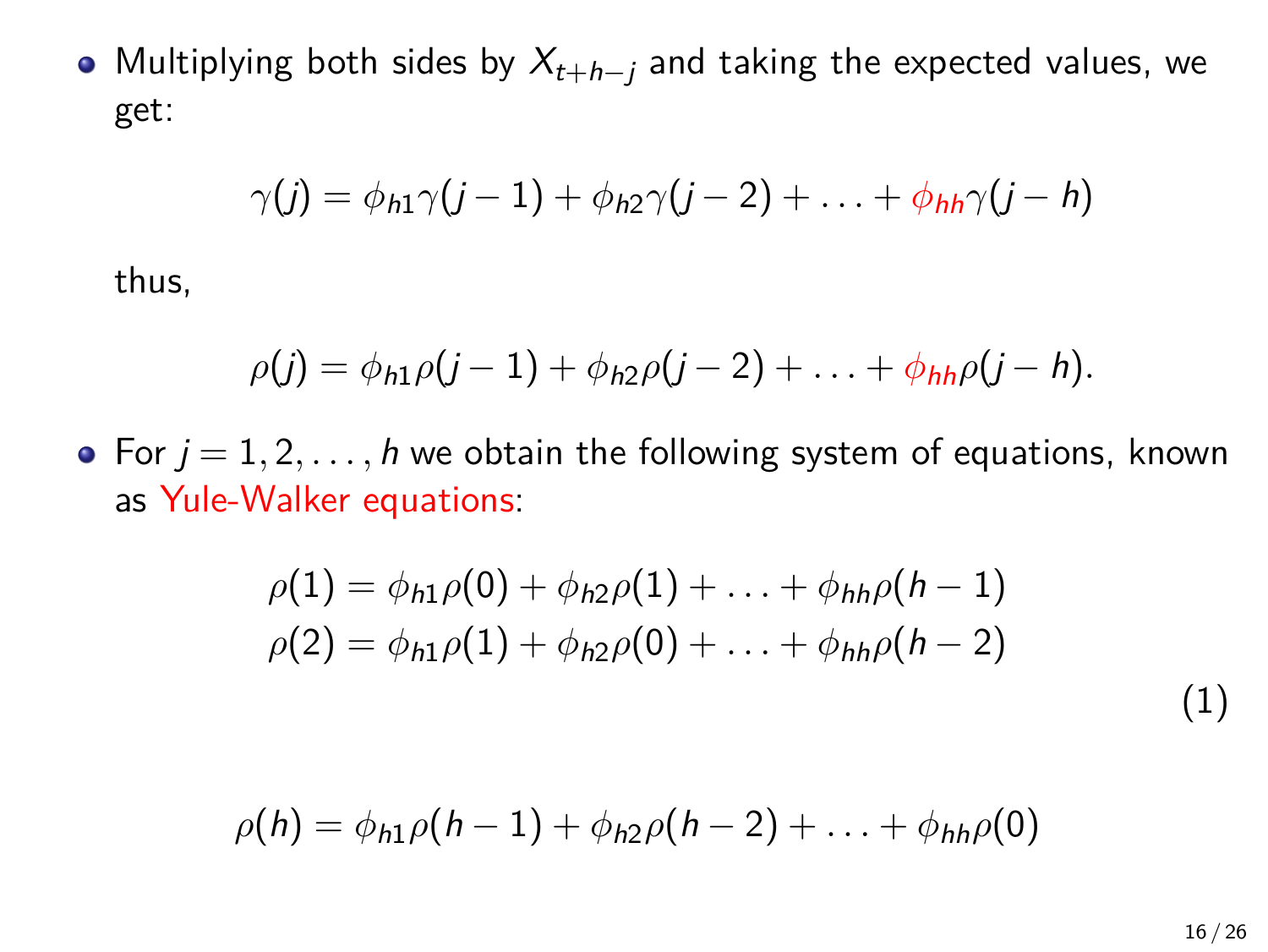$\bullet$  It can be shown that, after some computations for  $h = 1, 2, \ldots$  we get:

$$
\phi_{11} = \rho(1)
$$

$$
\phi_{22} = \frac{\begin{vmatrix} 1 & \rho(1) \\ \rho(1) & \rho(2) \\ 1 & \rho(1) \end{vmatrix}}{\begin{vmatrix} 1 & \rho(1) \\ \rho(1) & 1 \end{vmatrix}}
$$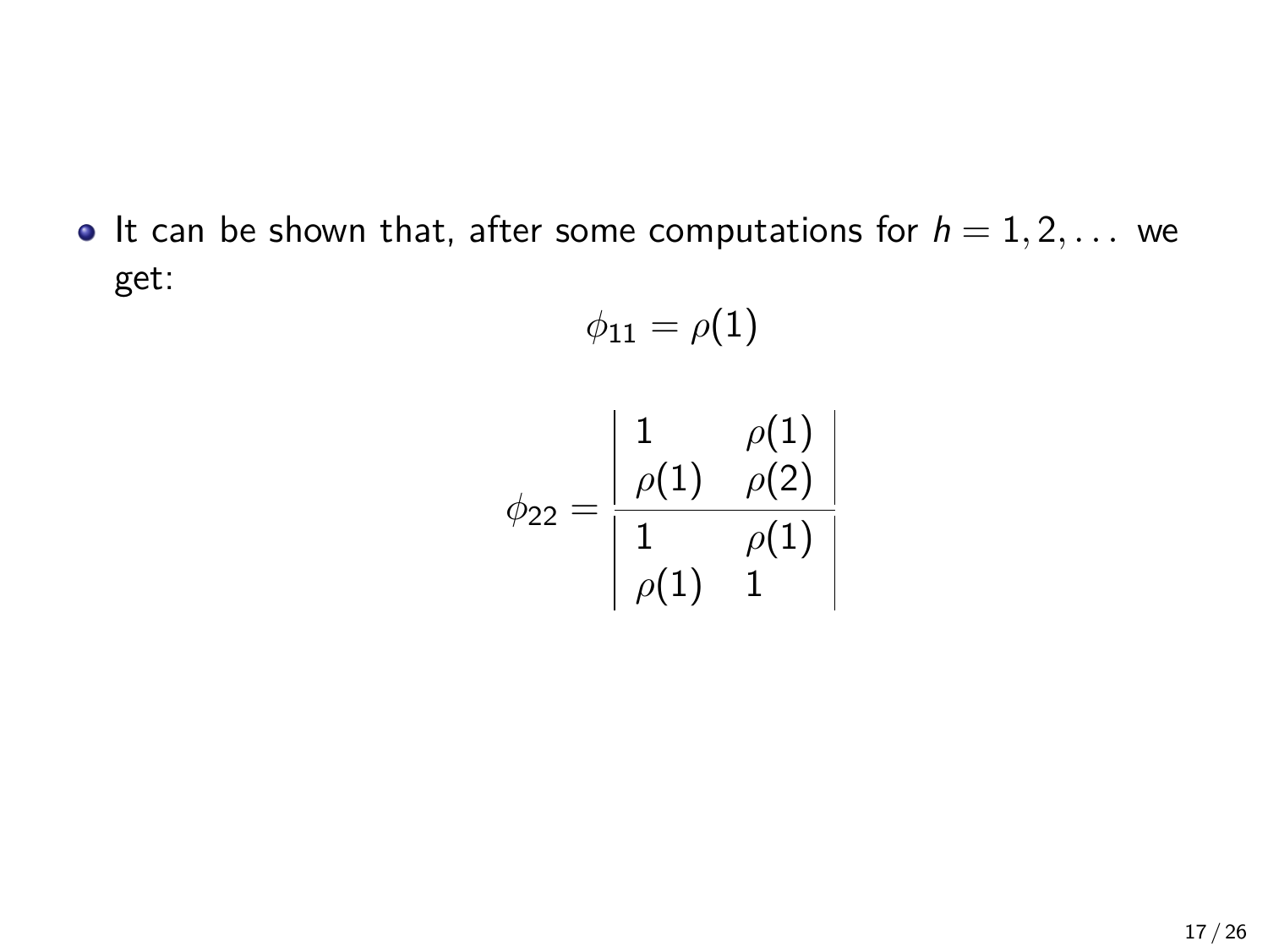$$
\phi_{33} = \frac{\begin{vmatrix} 1 & \rho(1) & \rho(2) \\ \rho(1) & 1 & \rho(1) \\ \rho(2) & \rho(1) & \rho(3) \\ 1 & \rho(1) & \rho(2) \\ \rho(1) & 1 & \rho(1) \\ \rho(2) & \rho(1) & 1 \end{vmatrix}}{\begin{vmatrix} 1 & \rho(1) & \rho(2) \\ \rho(2) & \rho(1) & 1 \end{vmatrix}}
$$

*. . .*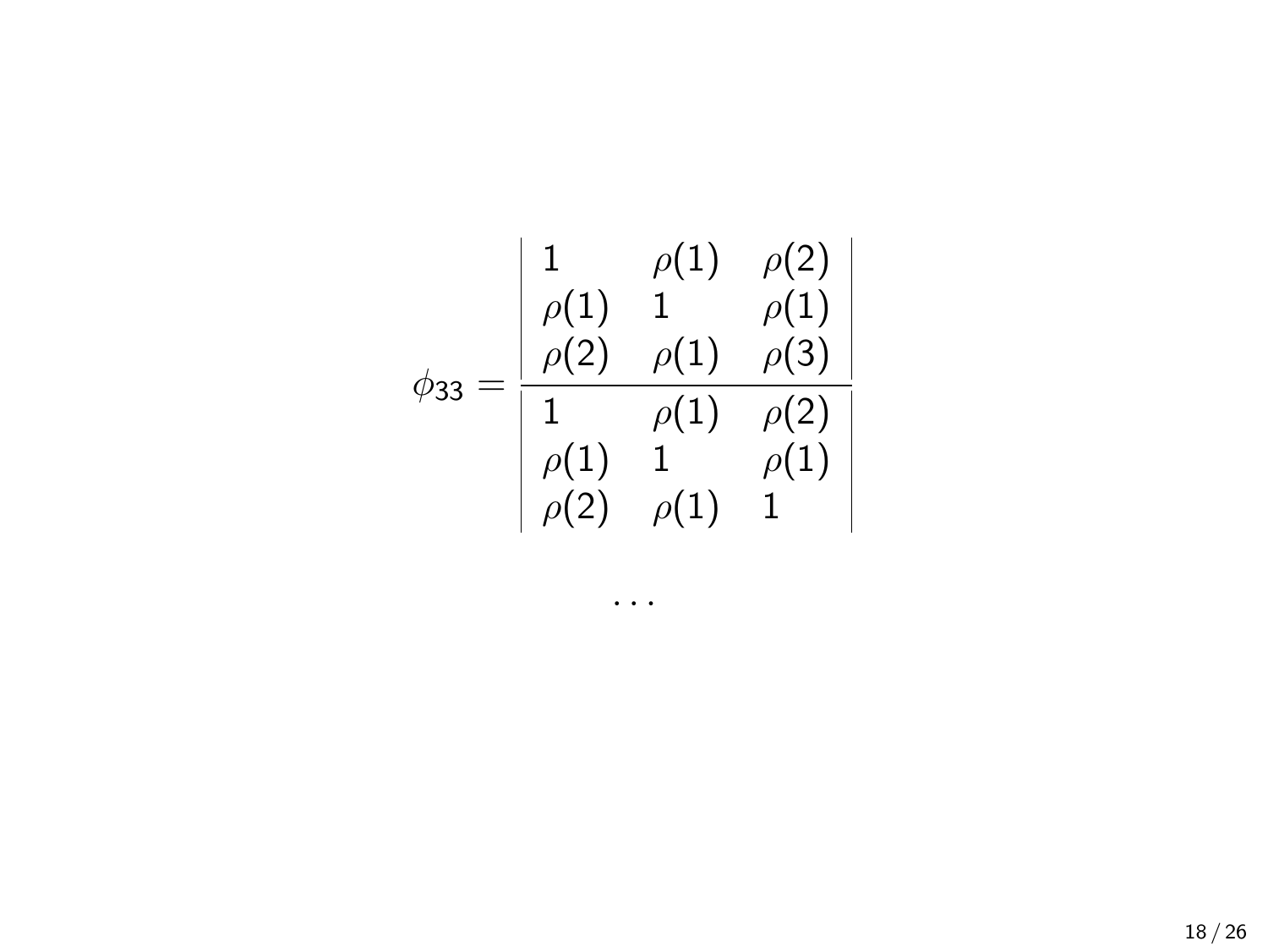$$
\phi_{hh} = \frac{\begin{vmatrix} 1 & \rho(1) & \rho(2) & \dots & \rho(h-2) & \rho(1) \\ \rho(1) & 1 & \rho(1) & \dots & \rho(h-3) & \rho(2) \\ \vdots & \vdots & \vdots & \vdots & \vdots & \vdots \\ \rho(h-1) & \rho(h-2) & \rho(h-3) & \dots & \rho(1) & \rho(h) \\ 1 & \rho(1) & \rho(2) & \dots & \rho(h-2) & \rho(1) \\ \rho(1) & 1 & \rho(1) & \dots & \rho(h-3) & \rho(2) \\ \vdots & \vdots & \vdots & \vdots & \vdots & \vdots \\ \rho(h-1) & \rho(h-2) & \rho(h-3) & \dots & \rho(1) & 1 \end{vmatrix}}
$$

ACF and PACF are often unknown. We will show how to estimate them. Clearly, to estimate *ϕ*ˆ *hh* it takes to estimate *ρ*ˆ(*h*).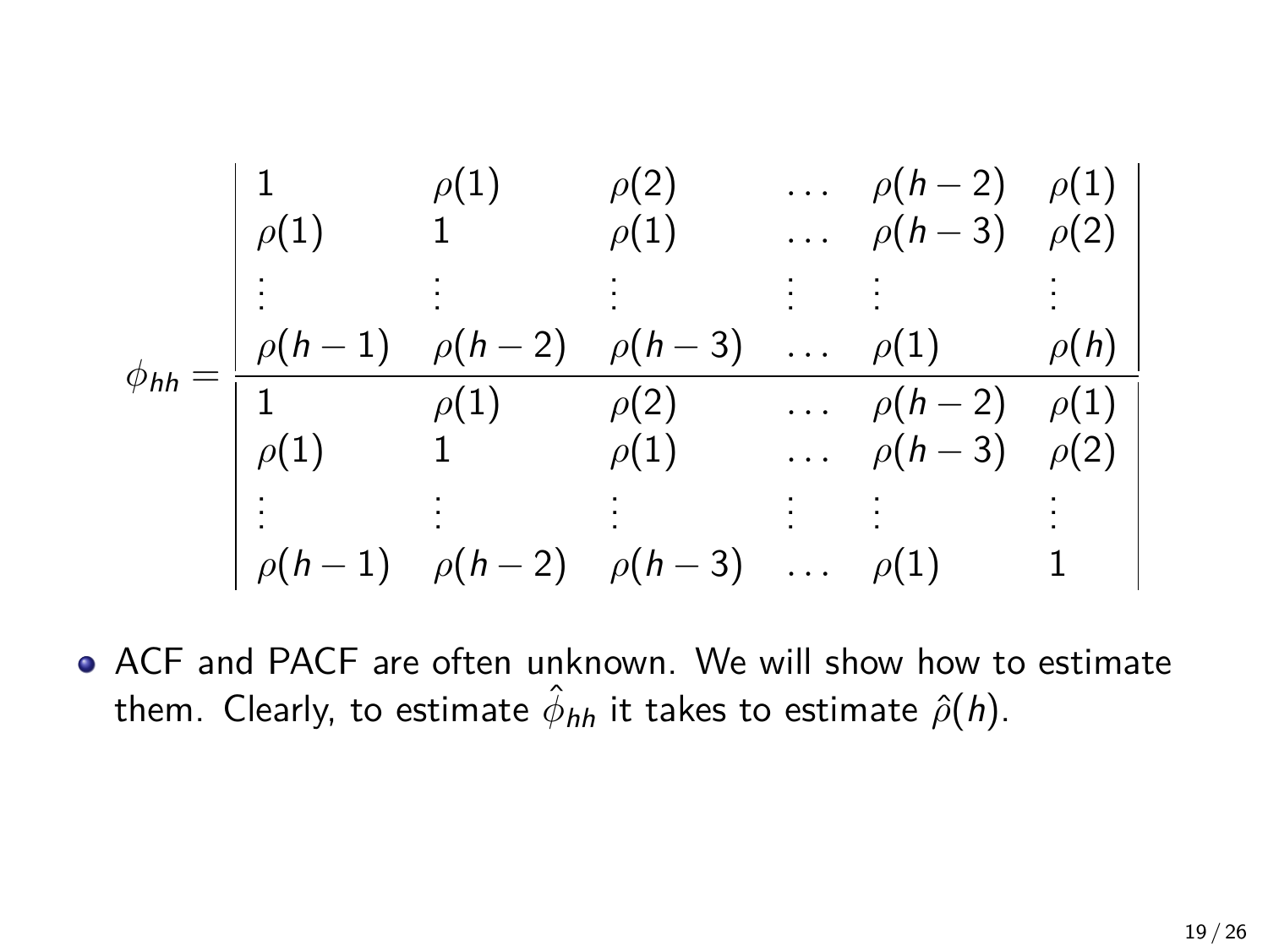



Figure: Examples of PACF.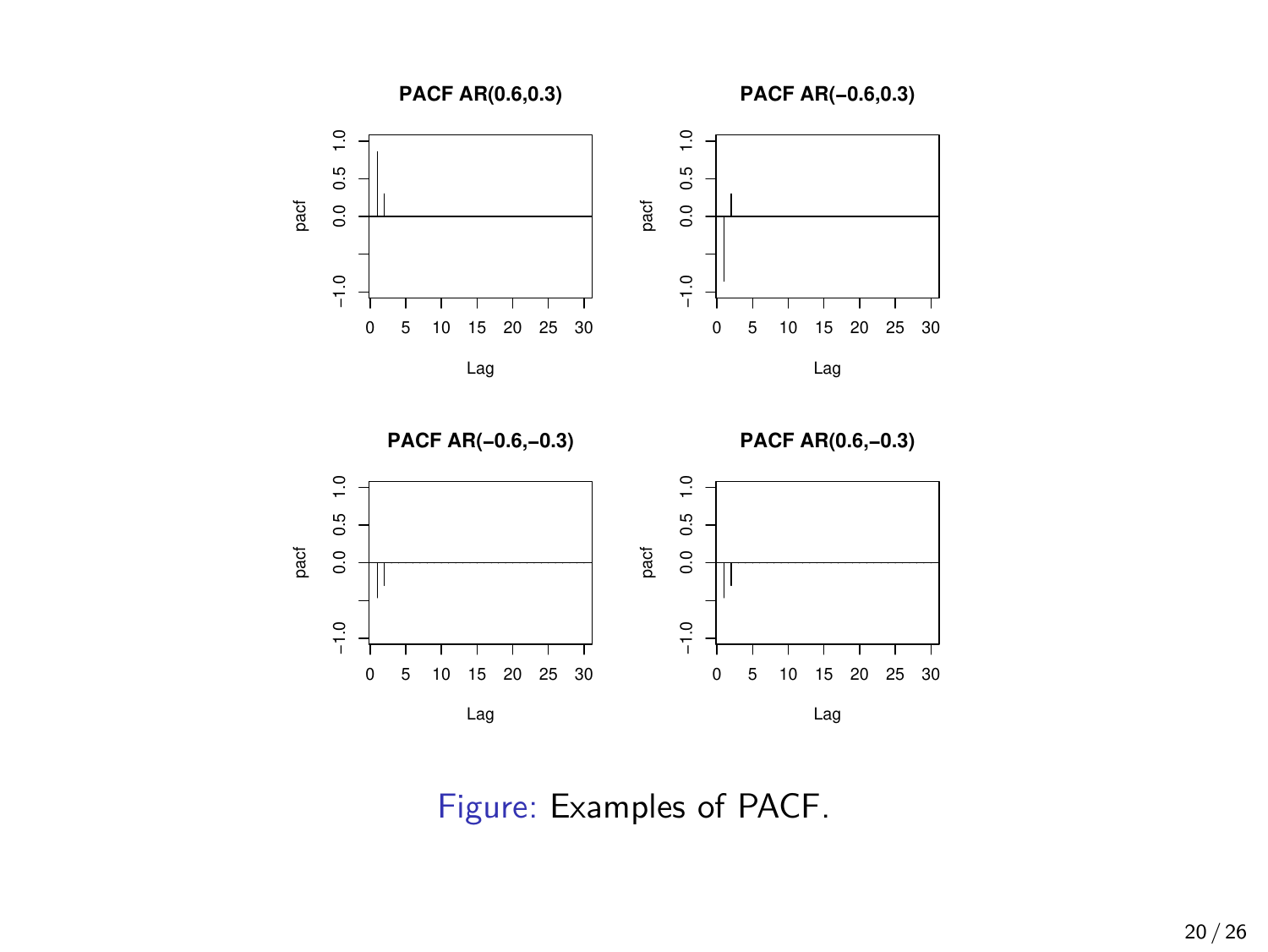

Figure: Examples of PACF.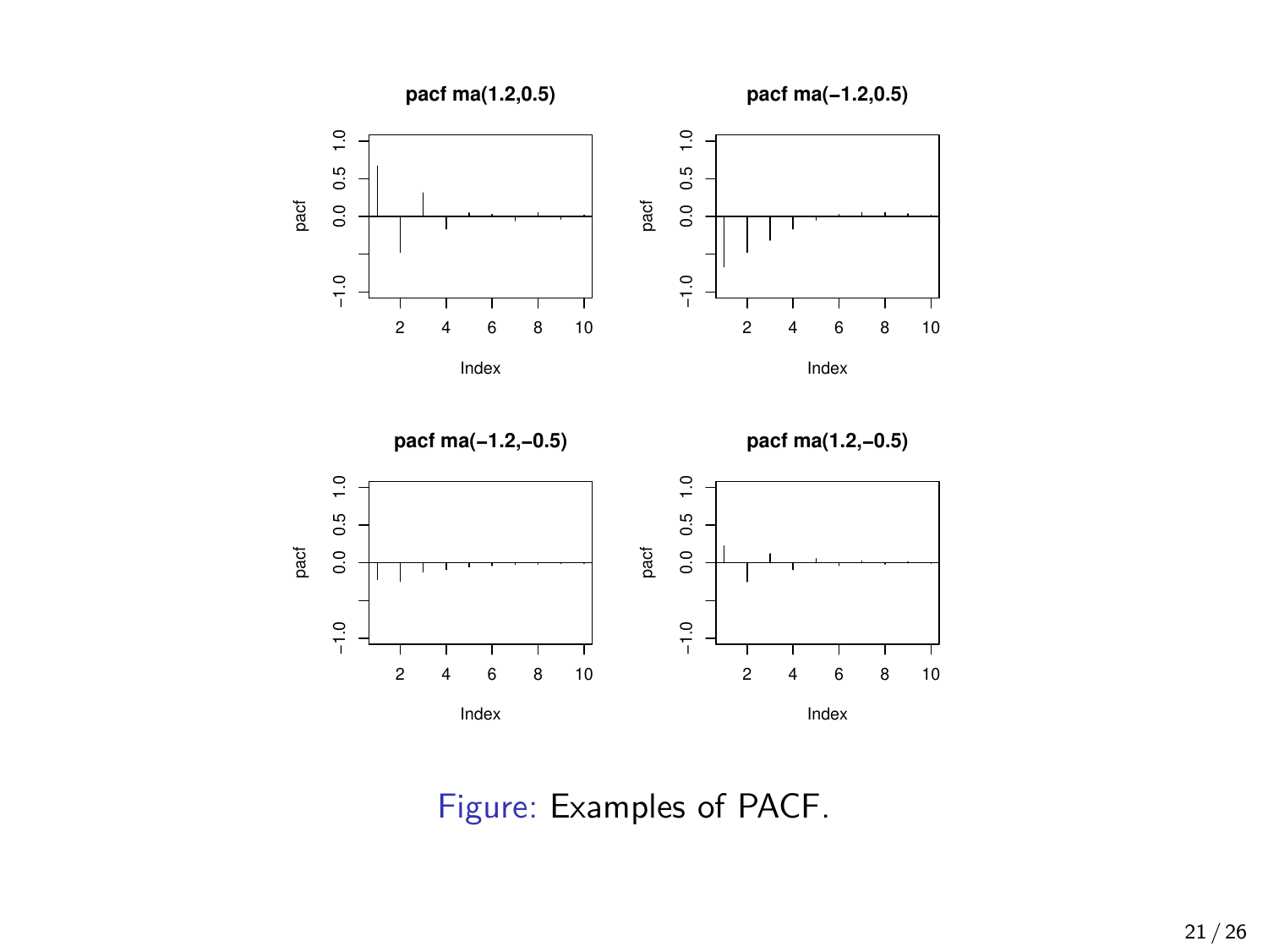- Given a stationary process it is possible to compute a unique ACF and PACF.
- We can ask the following: given an ACF is the process that possess that ACF unique ?
- The answer is negative, in general because the ACF does not fully characterize a process. It can be shown that there may exists more proceses with same ACF
- The answer is positive, instead, if besides the stationarity we require the invertibility conditions.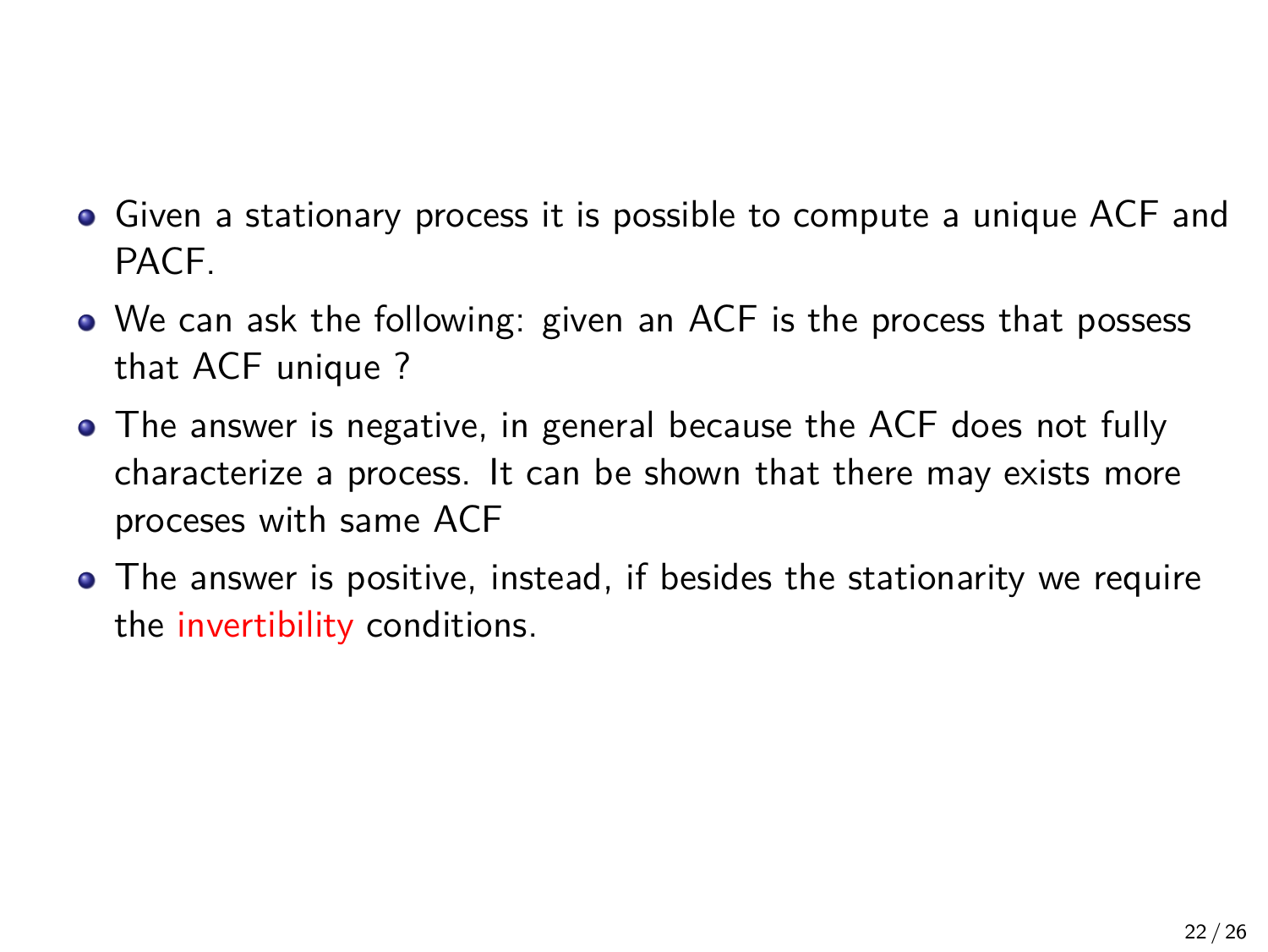- $\bullet$  Invertibility relates to the possibility of expressing the process  $X_t$  as a function of past random variables.
- More formally, a process  $\{X_t\}$  is said to be invertibile if it exists a linear function  $h(\cdot)$  and a white noise  $\{\epsilon_t\}$ , such that for each *t*:

$$
X_t = h(X_{t-1}, X_{t-2}, \cdots) + \epsilon_t.
$$

- We will discuss the role of ACF and PACF in finding the model or the underlying process for the observed time series.
- Depending on the specified model we will have different ACF and PACF.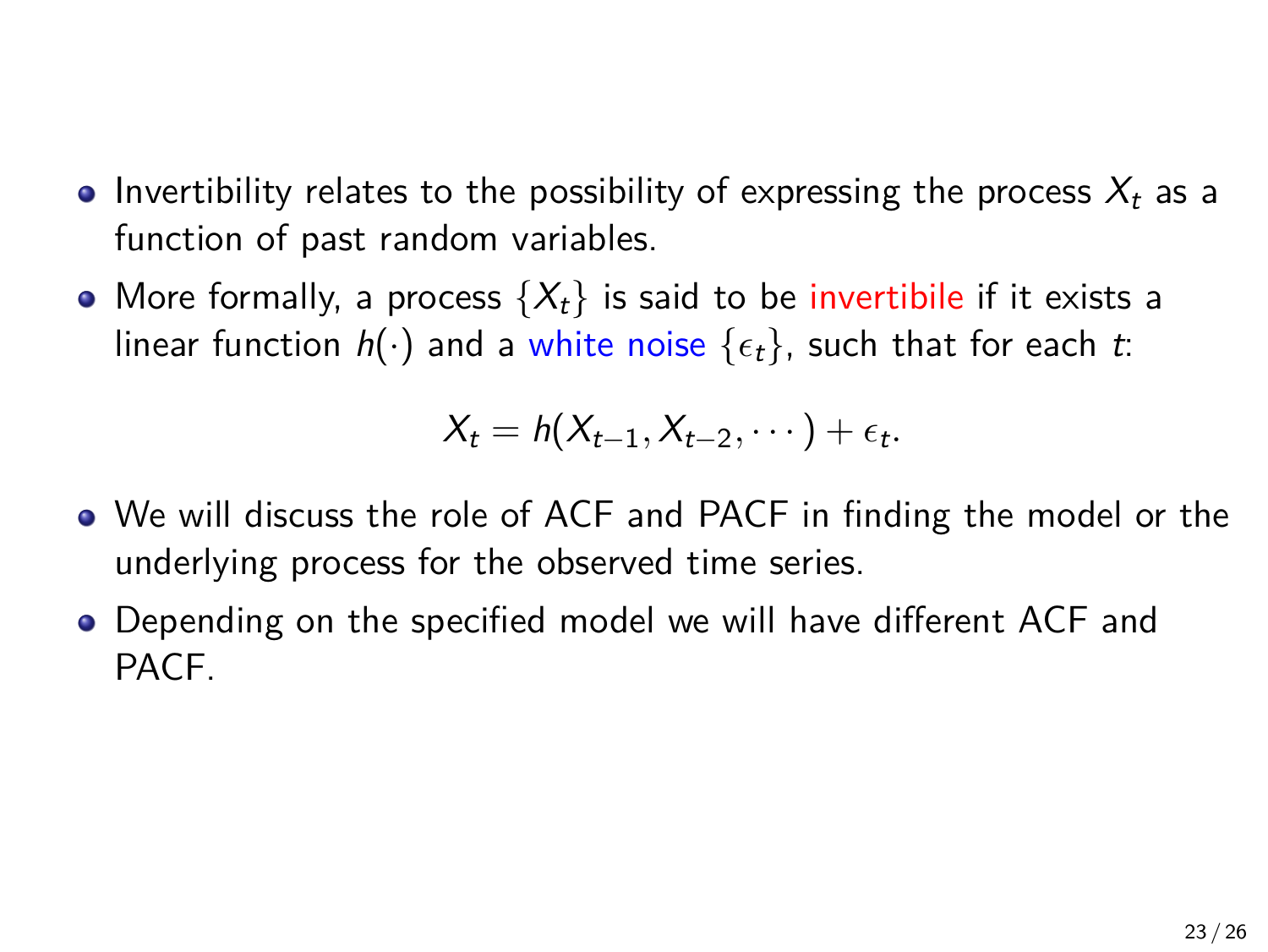- **Example 1. White Noise. The easiest stationary process is the White** Noise:  $\{X_t\}$  is a sequence of uncorrelated random variables,  $Cov(X_t, X_{t+h}) = 0 \ \forall h \neq 0$ , zero mean a variance equal to  $\sigma^2$ .
- Therefore,

$$
\rho(h) = 1 \quad \text{per} \quad h = 0
$$
  

$$
\rho(h) = 0 \quad \text{per} \quad h \neq 0.
$$

- Note that the PACF and ACF coincide since the components are serially uncorrelated.
- We write  $X_t \sim \textit{WN}(0, \sigma^2)$ .
- *WN* is a benchmark to assess if the bserved series shows autocorrelation. That is, if a series is autocorelated we can compare it to the ACF of a White Noise.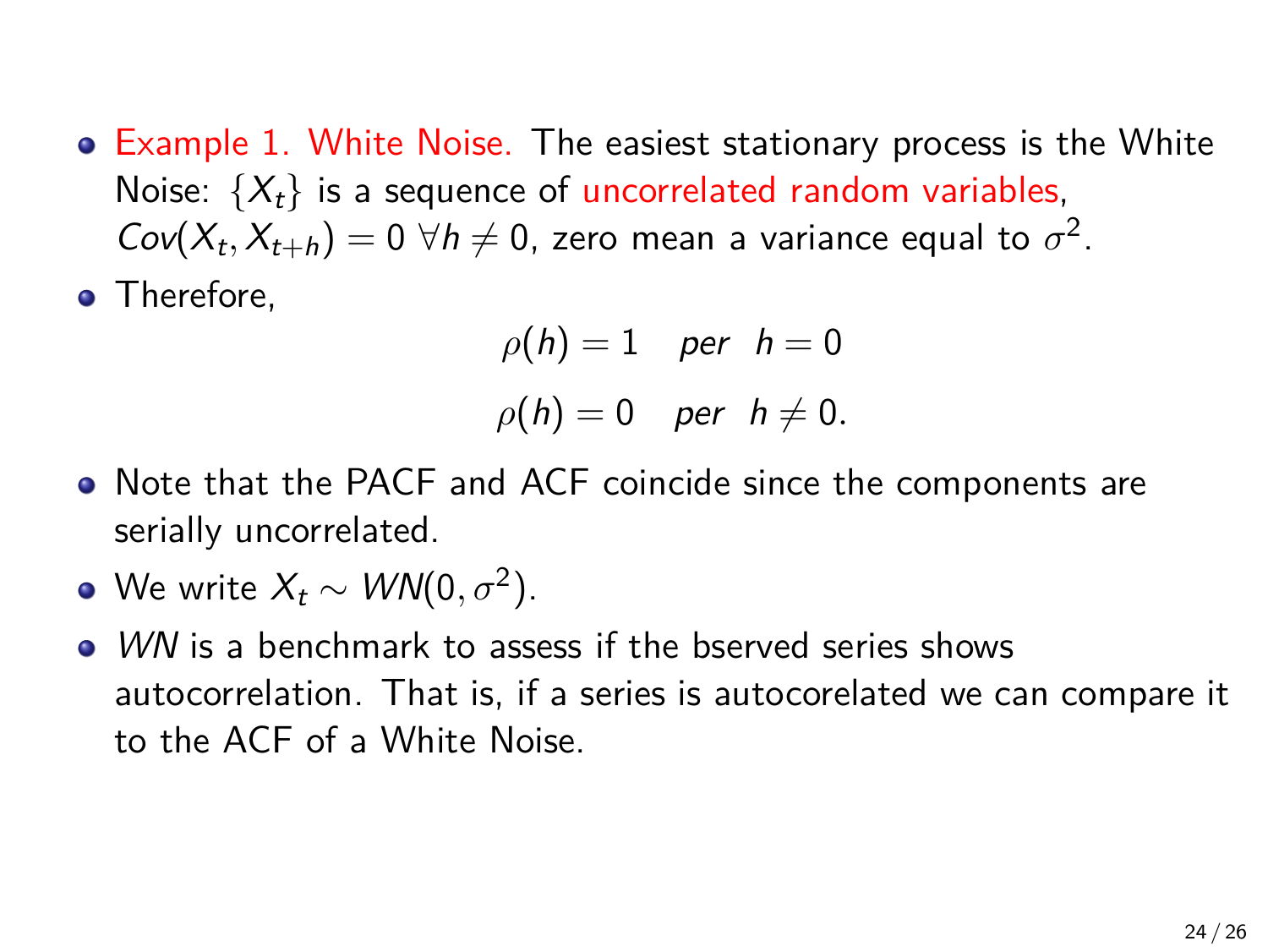







Figure: Representation of a WN series and its ACF.